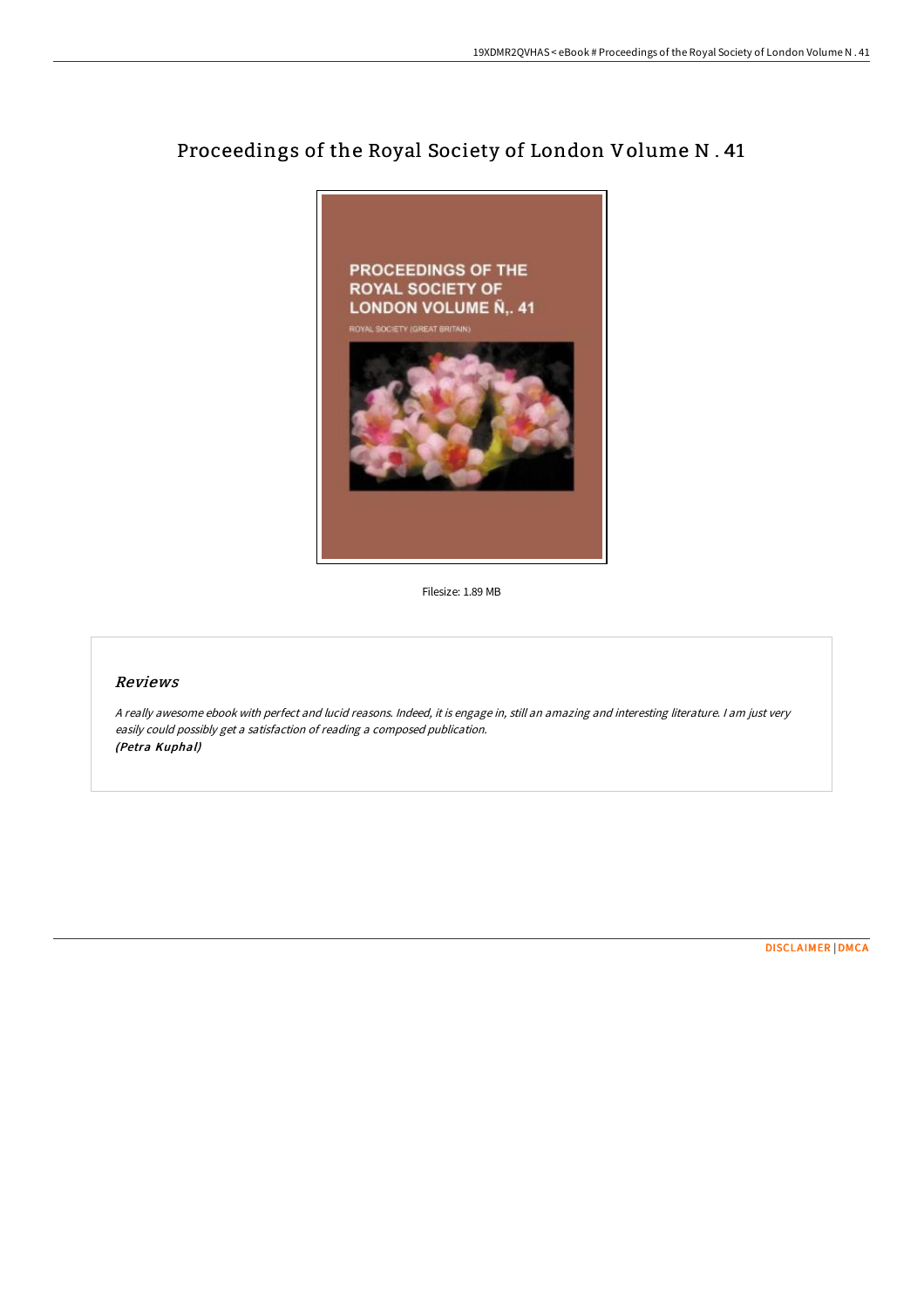## PROCEEDINGS OF THE ROYAL SOCIETY OF LONDON VOLUME N . 41



To read Proceedings of the Royal Society of London Volume N . 41 eBook, you should click the web link under and download the file or have accessibility to other information that are relevant to PROCEEDINGS OF THE ROYAL SOCIETY OF LONDON VOLUME N . 41 ebook.

Rarebooksclub.com, United States, 2012. Paperback. Book Condition: New. 246 x 189 mm. Language: English . Brand New Book \*\*\*\*\* Print on Demand \*\*\*\*\*.This historic book may have numerous typos and missing text. Purchasers can download a free scanned copy of the original book (without typos) from the publisher. Not indexed. Not illustrated. 1887 Excerpt: .easily eFected as we eFect the determination of the specific gravity of a body, there are 6n the other hand sufficient reasons to recommend its use as in general of more physical value and interest than the much used Specific gravity. There are cases indeed where specific gravity, as it is possible to obtain it, is misleading, and where specific heat gives at once valuable information on the probable chemical nature of the substance. Such cases would arise with bodies of loose vesicular or hollow strnctu.re. No misleading variations need be introduced into the thermal constant by mere conditions of volume. The method of condensation permits of the determination of this constant with very little experimental diFiculty. On the whole the I hare to thank Professor Sollas for the loan of useful specimens from the Museum of Trinity College. + In November, 1883, I suggested this use of calorimetry to the Experimental Science Association, Trinity College.-- On the Determination of Minerals by their Specific Heati. process is involved with Ho more liability to error than the process of weighing a body in air and in water. If, however, accuracy--greater than 1 per cent.--be desired, the operation takes considerably more time, as it is necessary, in securing tx accurately, to leave thermometer and specimen a sufficient time together in the calorimeter. The simplicity of the method is perhaps best inferred from the fact that of over 130 experiments on minerals there were but three spoiled--due to mishaps;...

Read [Proceedings](http://www.bookdirs.com/proceedings-of-the-royal-society-of-london-volum-3.html) of the Royal Society of London Volume N . 41 Online  $\mathbf{m}$ Download PDF [Proceedings](http://www.bookdirs.com/proceedings-of-the-royal-society-of-london-volum-3.html) of the Royal Society of London Volume N . 41